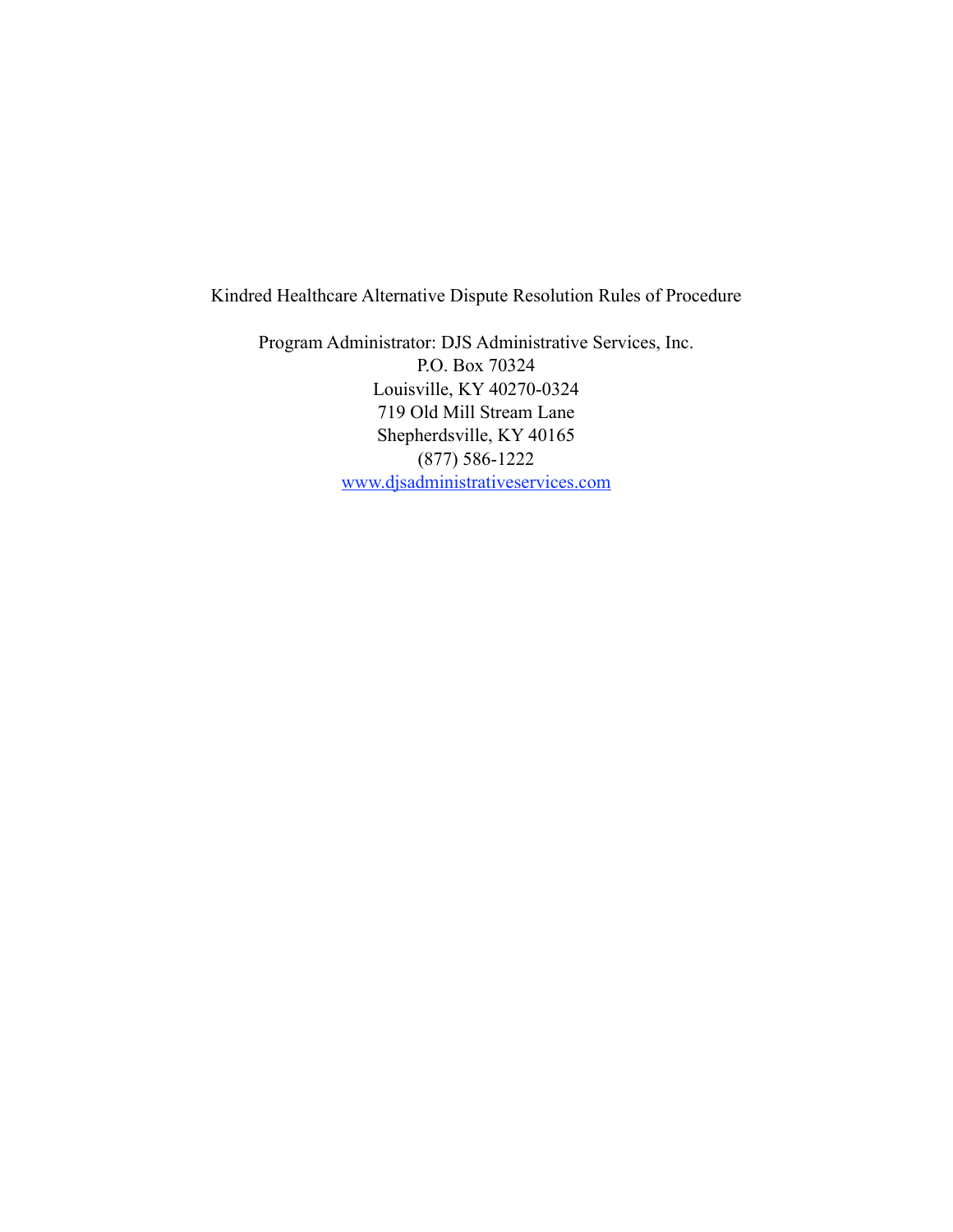# Purpose

These procedural rules have been adopted by Kindred Healthcare for the purpose of attempting to resolve disputes with consumers of services related to the delivery of health care, long term care or assisted living services. DJS Administrative Services, Inc. (hereinafter "DJS") will act as the administrator of this process in accordance with the rules set forth below.

Due Process Standards for Consumer Healthcare Disputes

DJS reserves the right to refuse to administer any dispute resolution process which may be based upon an agreement between the parties which substantially amends the rules or which does not meet the following Due Process Standards for Consumer Healthcare Disputes.

### I. Agreement

There must be a written agreement between the parties to engage in the dispute resolution process. The agreement should be knowing and voluntary.

### II. Capacity

The parties must have capacity both at the time of execution of the agreement and at the time of initiation of the dispute resolution process or be represented by a surrogate or agent with capacity.

#### III. Voluntariness

Execution of an agreement must be voluntary and optional. It must not be executed as a condition of admission, treatment or a condition of remaining in a facility.

#### IV. Witness

The party's signature on the agreement must be witnessed by an individual who has been trained to explain the dispute resolution process to consumers who have questions and to provide consumers with a written explanation of the dispute resolution process.

# V. Right to Rescission with Review by Counsel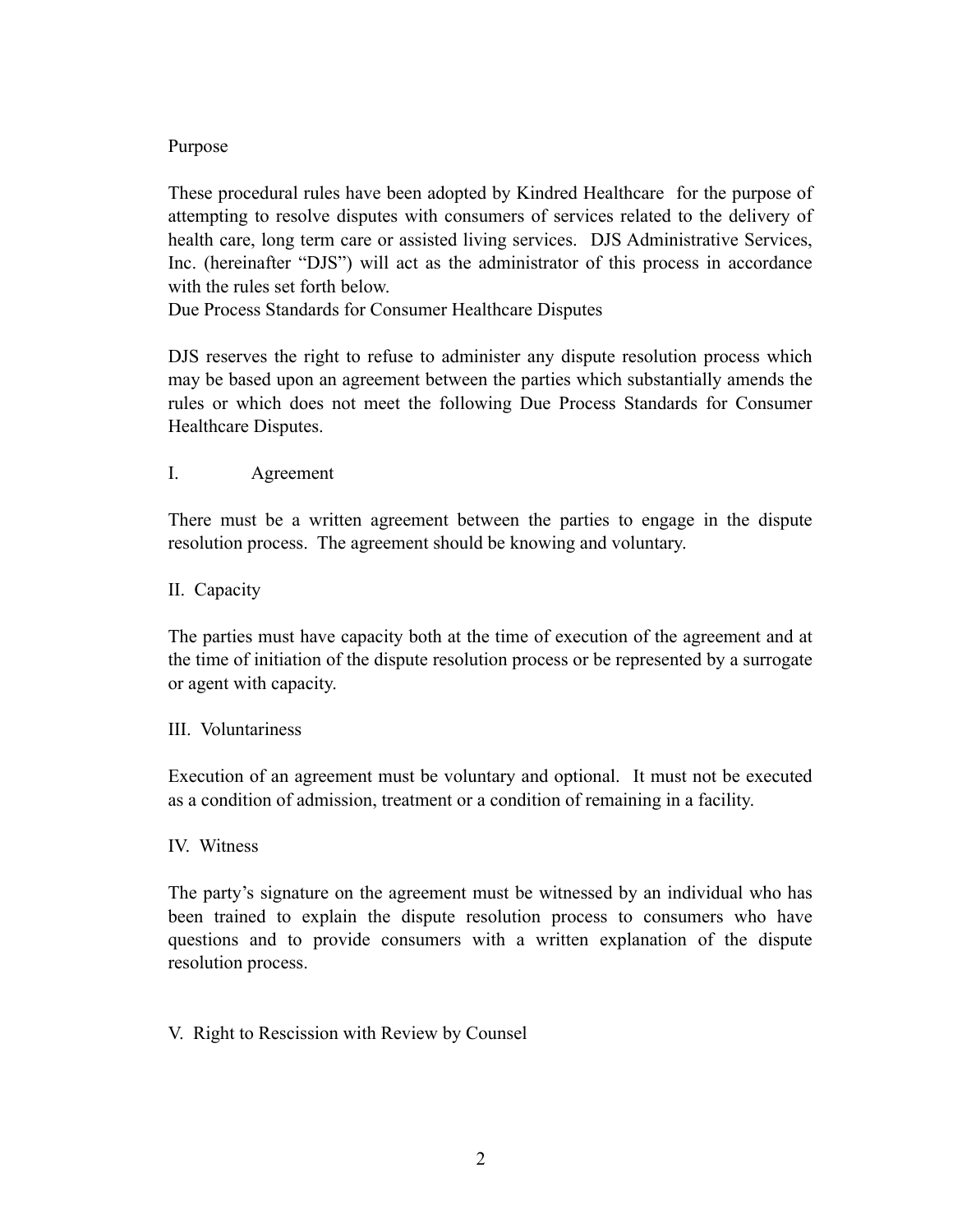The agreement must provide for a minimum of five (5) business days right of rescission period during which the parties may have the agreement reviewed by counsel.

## VI. Mediation as Prerequisite to Arbitration

Should the parties' agreement provide for binding arbitration, mediation must be offered as a prerequisite to arbitration, except for those disputes that meet the criteria for resolution under the Expedited Procedures. However, after a dispute arises, the parties may agree in writing to proceed directly to arbitration.

VII. ADR Sessions

Mediation sessions or arbitration hearings must be conducted with adequate notice and with a fair opportunity to be heard and to understand what information is being presented. The place of the proceedings should be accessible to the parties and to the production of relevant evidence and witnesses.

VIII. Remedies

Parties may not be denied legal remedies otherwise available to them under applicable laws.

IX. Costs

Consumers may not be assessed costs unreasonably related to the costs they would incur had they filed an action in a court with jurisdiction over the matter.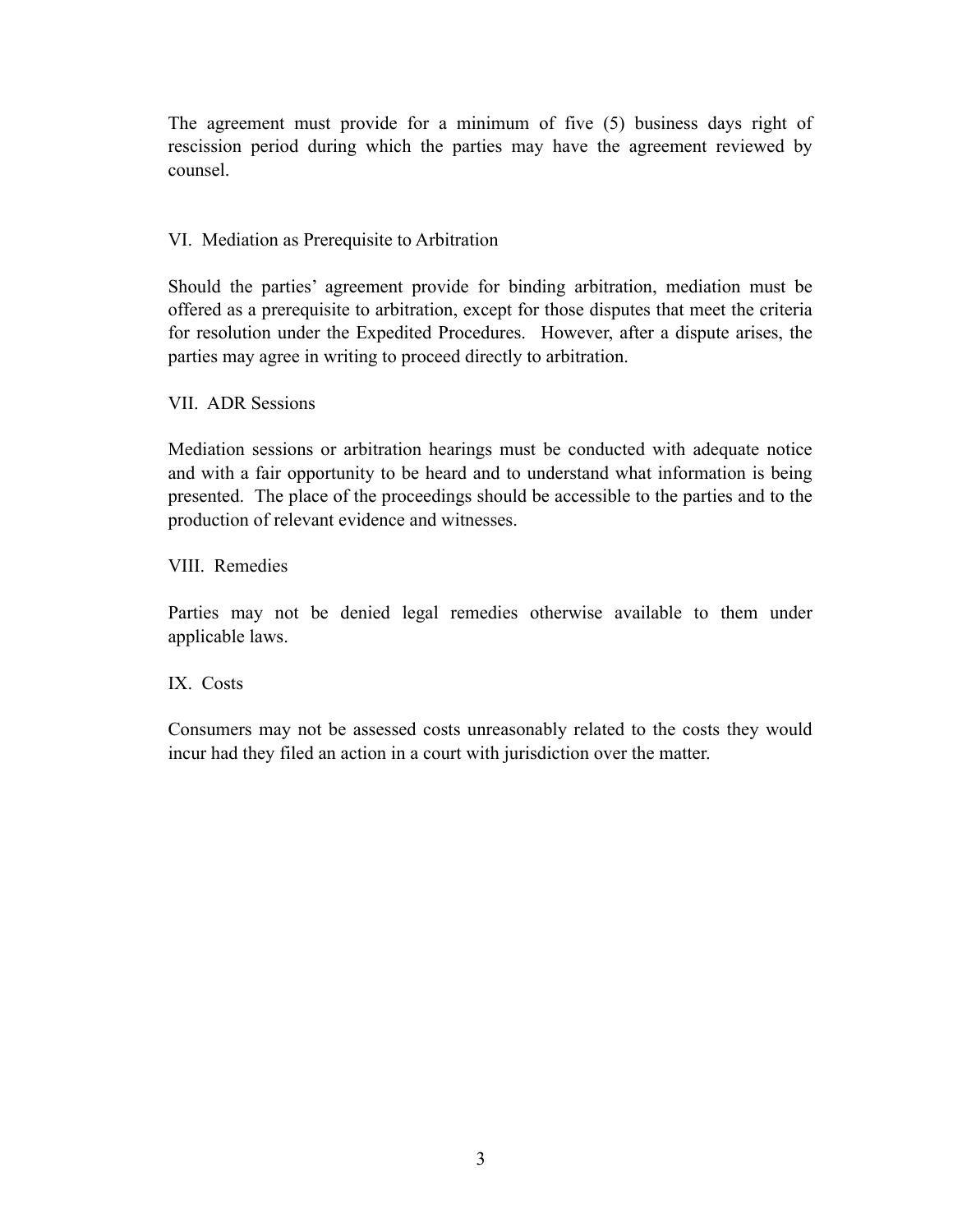Rules of Procedure for the Resolution of Consumer Healthcare Disputes

1.0 General Rules

1.01 Applicability of Rules

The parties shall be bound by these Rules wherever they have agreed in writing to dispute resolution by DJS or under these Rules. If there is a dispute between the parties regarding the interpretation of these Rules, the presiding arbitrator shall have the authority to make a decision or interpretation regarding the Rules, and the arbitrator's decision or interpretation shall be final and binding.

When parties agree to resolve disputes under these Rules, they accept the terms of these Rules and authorize the Administrator to assist in the process of selecting neutrals and provide such other services as are provided for by the Rules. Parties using these Rules agree to indemnify, hold harmless and release the Administrator, its partners and employees, from any and all liability to the party or a person or entity claiming through the party by reason of or in any way related to the Administrator or its administration of these Rules, the Administrator, the neutral, the Rules, or any action taken or not taken with respect thereto.

1.02 Existence of an Agreement to Resolve Disputes

The provision by the Administrator of any services to parties does not necessarily constitute a determination by the Administrator that an agreement to resolve disputes exists.

1.03 Meaning of Mediator or Arbitrator

The term "neutral" "mediator" or "arbitrator" in these Rules means the mediation or arbitration panel, whether composed of one or more mediators or arbitrators.

1.04 Interpretation of Rules

The provisions of these Rules and any exceptions thereto are subject to applicable laws. Where there is a difference in interpretation among the parties to a dispute resolution process, the issue shall be referred to the presiding arbitrator for a final decision, which shall be binding upon the parties.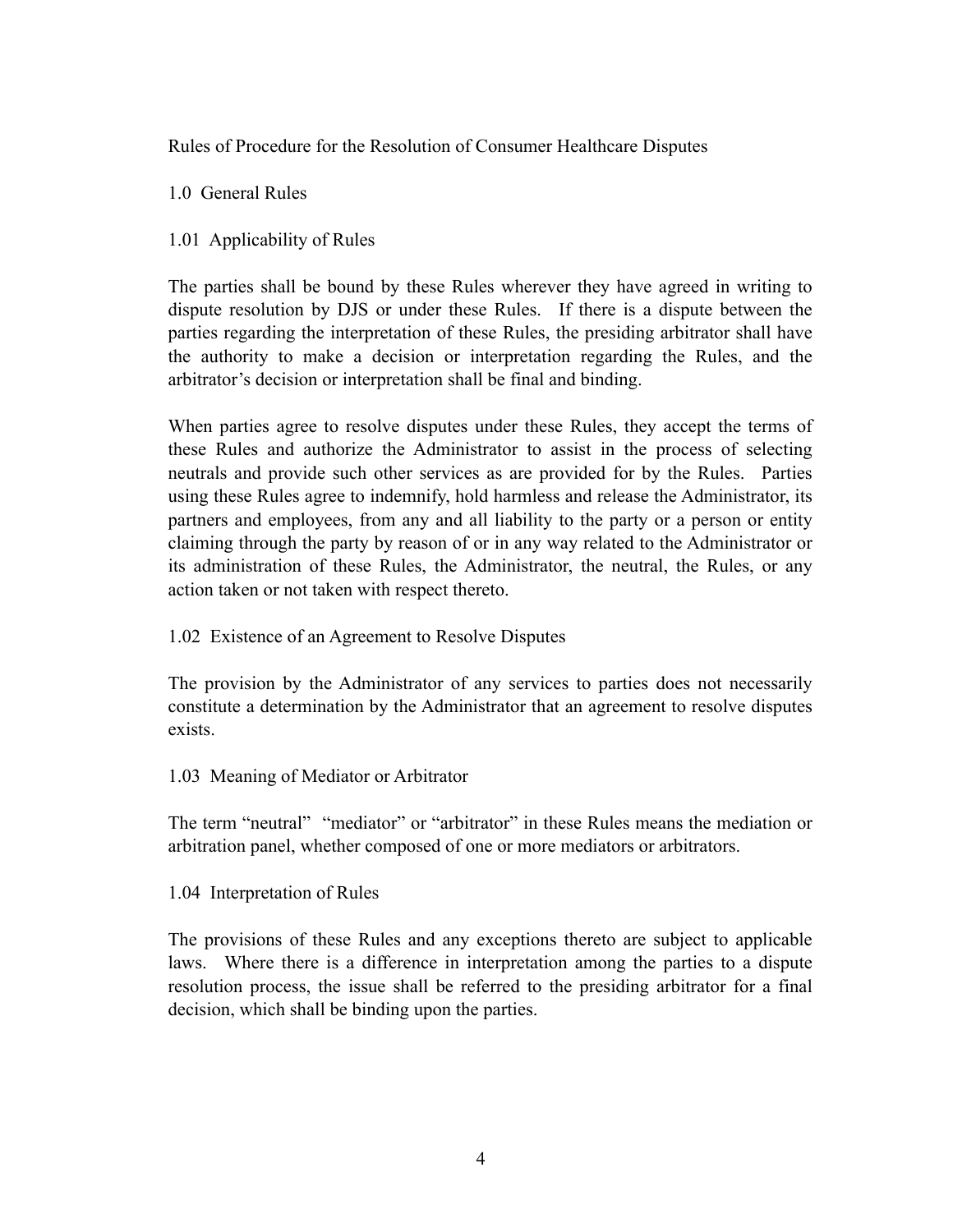### 2.0 Initiating ADR and selection of Mediators and Arbitrators

### 2.01 Demand for Alternative Dispute Resolution

The demand for alternative dispute resolution ("ADR") shall be made in writing and submitted to DJS, P.O. Box 70324, Louisville, KY 40270-0324; 719 Old Mill Stream Lane, Shepherdsville, KY 40165, (877) 586-1222, www.djsadministativeservices.com, by regular mail, certified mail, electronic mail, or overnight delivery. If the parties choose not to select DJS or, if DJS is unwilling or unable to serve as the Administrator, the parties shall select another independent and impartial entity that is regularly engaged in providing mediation and arbitration services to serve as Administrator. Requests for ADR, regardless of the entity chosen to be Administrator, shall be conducted in accordance with these Rules. A copy of these Rules may be obtained from the Facility's Executive Director, or from DJS at the address or website listed above.

The demand for ADR (the "Demand") must include the name, address and telephone numbers of all parties, the requested location of the proceeding, a description of the issue(s) in dispute, and the amount(s) in dispute. The Demand must contain a copy of the ADR Agreement ("Agreement") or an affidavit affirming that an Agreement was executed by the Resident or the Resident's legal representative. A Demand Form may be obtained at the web address listed above.

If the Demand is filed by an institution, the required Administration Fees must be included with the Demand.

2.02 Payment of Administration Fees when Demand is filed by a Consumer

Upon receipt of a Demand from a consumer, the Administrator shall send a confirmation letter to all parties including a copy of the Demand within three (3) business days.

In the event the claimant is *pro se* a confirmation letter will be sent to all parties and will include the following information:

- A copy of the formal demand made by the plaintiff
- A copy of the Kindred Healthcare Alternative Dispute Resolution Rules of Procedure
- A brochure outlining the Kindred ADR process
- A detailed Scheduling Order consistent with the ADR agreement;
- A list of three (3) mediators and three (3) arbitrators including instructions on mediator and arbitrator selection.
- Notice that the mediator and arbitrator must be selected within thirty-five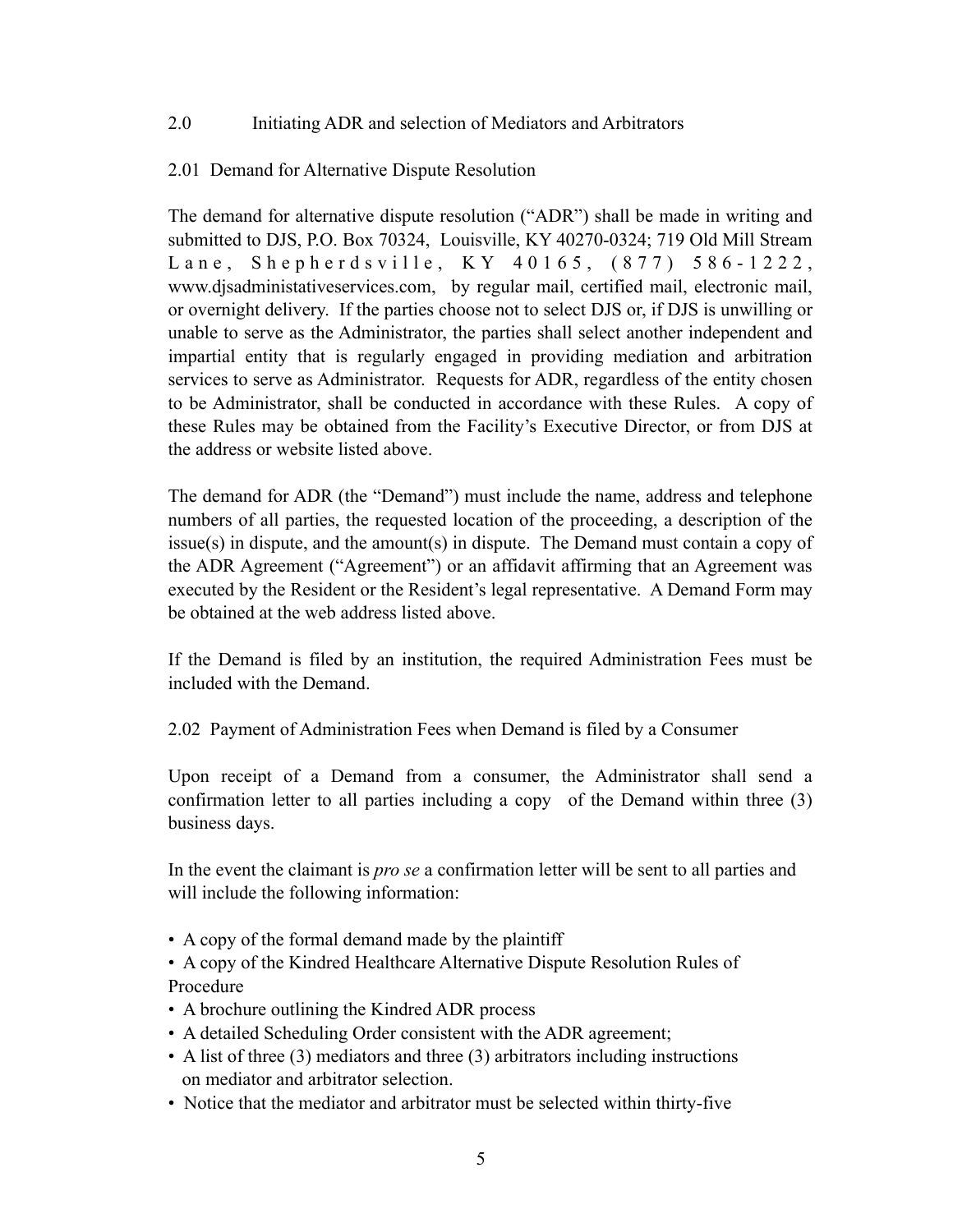(35) days.

The institution must pay the Administration Fees to DJS no later than ten (10) business days from the date on which the institution receives the confirmation letter.

2.03 Procedures for Selecting Neutrals

Upon receipt of a Demand by a party to commence the ADR process, the parties shall proceed to select a mediator and an arbitrator. The arbitrator will be in charge of resolving all pre-arbitration disputes and will preside over the arbitration. If the parties are unable to agree on the selection of a mediator, then they agree to allow the presiding arbitrator to choose one for them. If the parties are unable to agree on an arbitrator then each party shall select an arbitrator and the two selected will choose a third who will serve as the presiding arbitrator.

The Administrator shall issue a notice to all of the parties confirming the selection of the mediator and arbitrator.

 The parties shall proceed to arbitration if mediation is unsuccessful. After a dispute arises, the parties may agree to forego mediation and proceed directly to arbitration. In arbitration proceedings, the parties may agree to resolve their dispute before a panel of three (3) arbitrators or a single arbitrator. The arbitration shall proceed before a single arbitrator unless one or both parties request a panel of arbitrators.

2.05 Notice to the Neutrals of Appointment

Except for disputes resolved under the Expedited Procedures, notice of the selection of the neutrals shall be mailed to the neutrals by the Administrator with a reference to these Rules.

2.06 Disclosure and Withdrawal

Within five (5) business days of receipt of notice of appointment, a person selected as a neutral shall disclose to the parties in writing any circumstances likely to affect impartiality, including a bias, a financial or personal interest in the result of the mediation or arbitration, or a past or present relationship with a party or a party's counsel or other authorized representative.

A neutral shall refrain from accepting employment or continuing as a neutral in any dispute if he reasonably believes or perceives that his participation would be directly adverse to any interest of his, or a person with whom he has a client or other substantial relationship which may materially limit the neutral's ability to perform his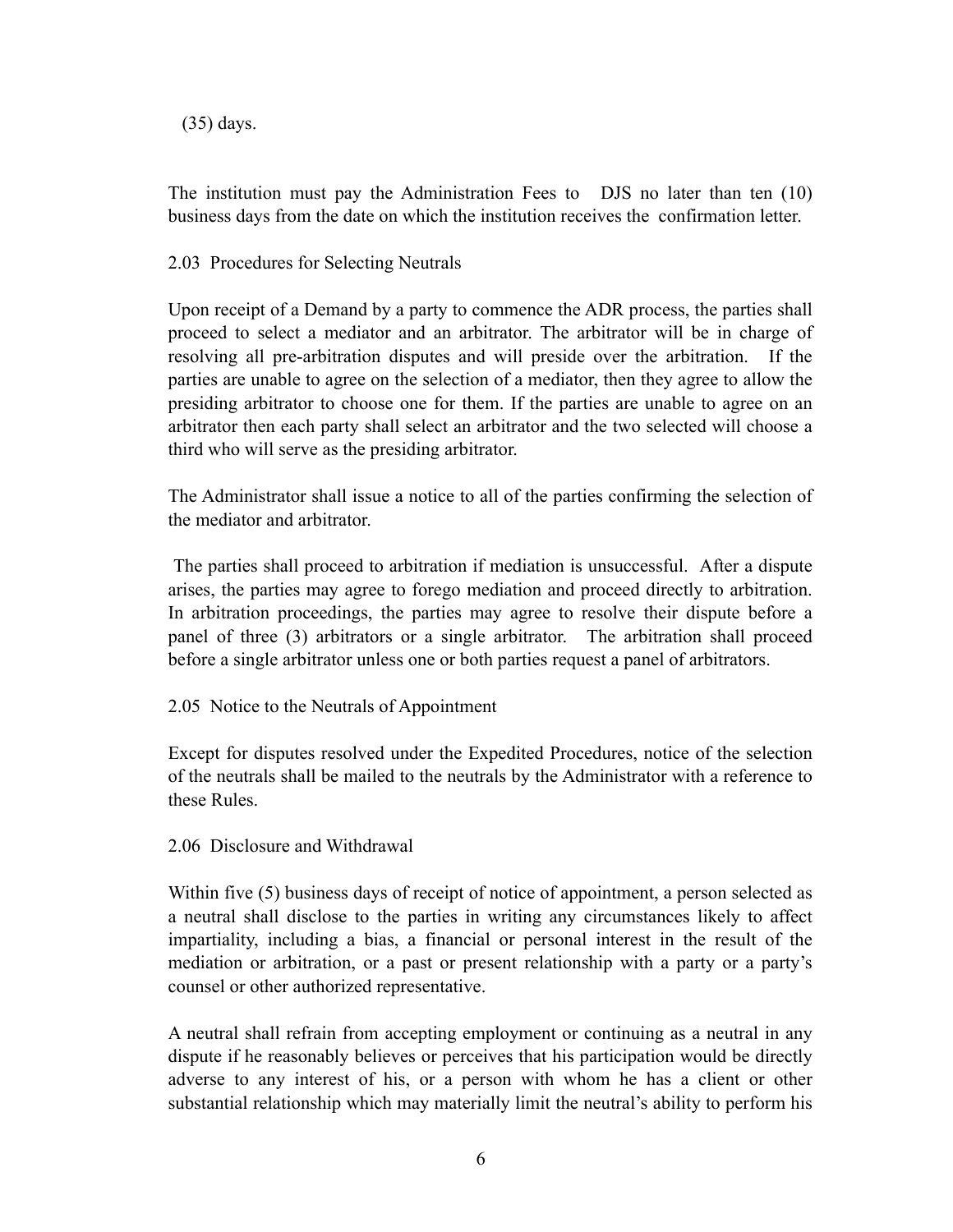responsibilities. This disclosure requirement continues throughout the ADR process and shall include any pertinent information known or made available to the neutral regarding the prior use by either party of the neutral.

After appropriate disclosure of an interest other than a directly adverse interest, the neutral may serve if all parties consent.

# 3.0 Rules on Regular Procedures for Arbitrations and Mediations

3.01 Preliminary Conferences

A preliminary conference with the parties and/or their counsel and other authorized representatives shall occur within ten (10) days of the selection of the neutrals unless otherwise agreed to by the parties. The neutral may consider any matters that will expedite or facilitate the efficient conduct of proceedings. All agreements reached by the parties during the preliminary conference shall be circulated in writing by the neutral to the parties. In the case of an arbitration a preliminary conference should be scheduled with the presiding arbitrator within (10) days after the mediation has been declared an impasse.

# 3.02 Discovery

The parties shall be allowed to initiate discovery as soon as the demand for ADR has been filed. Discovery must be completed not later than 180 days after the date the Demand for ADR was filed. Permissible discovery shall include: a) 30 interrogatories inclusive of subparts; b) 30 requests for production of documents inclusive of subparts; c) 10 requests for admissions inclusive of subparts; d) depositions of not more than six (6) fact witnesses, and e) depositions of not more than two (2) expert witnesses.

Where warranted, by agreement or by request to the presiding neutral, the parties may conduct such additional reasonable discovery as may be necessary or proper.

The parties agree that in the case of a dispute over the scope of discovery during the mediation phase of the ADR process, such disputes should be resolved by the presiding arbitrator.

# 3.03 Fixing the Locale of the Proceeding

The parties may mutually agree on the locale for the proceeding. If there is no mutual agreement, or if a party objects to the locale, the neutral shall have the power to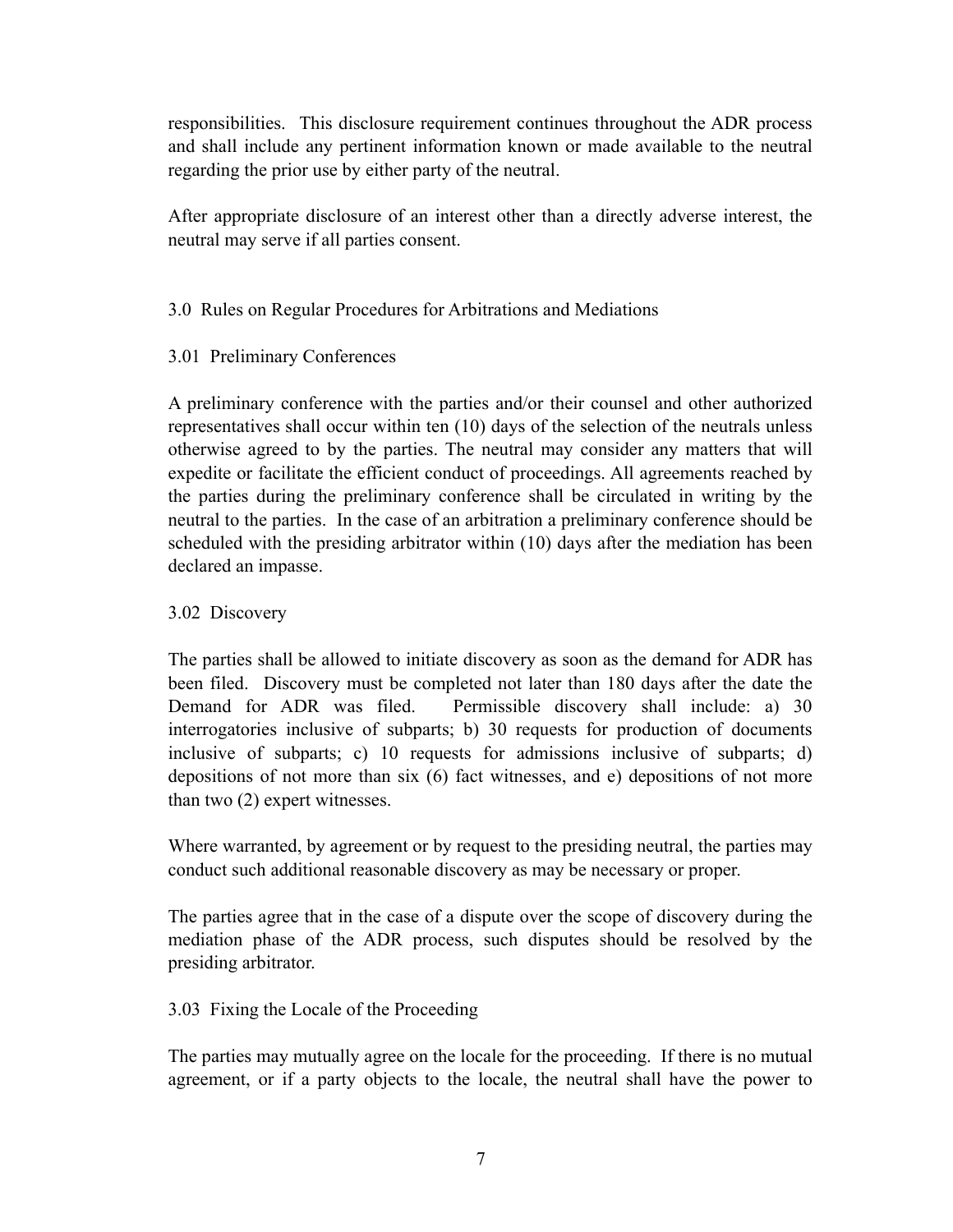determine the locale in accordance with the Rules of Procedure and due process considerations.

# 3.04 Date, Time and Place of Proceedings

Unless otherwise agreed by the parties, the neutral shall set the date and time for each proceeding session and shall mail to each party notice thereof at least ten (10) days in advance, unless the parties by mutual written agreement waive such notice or modify the terms thereof.

# 3.05 Statement of the Issues and Relevant Information

Unless otherwise agreed by the parties and the neutral, at least ten (10) days prior to the mediation or arbitration, each party shall provide the neutral with a brief statement of the issues and that party's position on each issue. The parties should enclose all relevant documents to assist the neutral in resolving the dispute.

# 3.06 Proceedings

Unless otherwise agreed by the parties and the neutral, mediation shall occur no later than one hundred twenty (120) days after receipt of the demand for ADR. The parties may be represented at proceedings by counsel or other authorized representative.

A party desiring to make a record of an arbitration proceeding shall make arrangements for the making of such record and shall notify all other parties and the arbitrator of these arrangements in advance of the proceeding. The party or parties requesting the record shall pay the cost of the record and shall furnish a copy of the record to thearbitrator. A party shall be entitled to a copy of any official record of the proceeding upon payment therefore including payment of an equal share of the original expense of making the record.

# 3.07 Authority of the Neutral

The mediator is authorized to facilitate the resolution of the issues in dispute, but may not impose a resolution. The mediator is authorized to determine when each mediation session should be suspended.

The arbitrator is authorized to decide any disputes about discovery or the Rules of Procedure and to render a final and binding award as to the issues in dispute within the scope of the arbitration. Prior to the hearing, the arbitrator shall determine whether a reasoned award explaining the basis for its final award shall issue.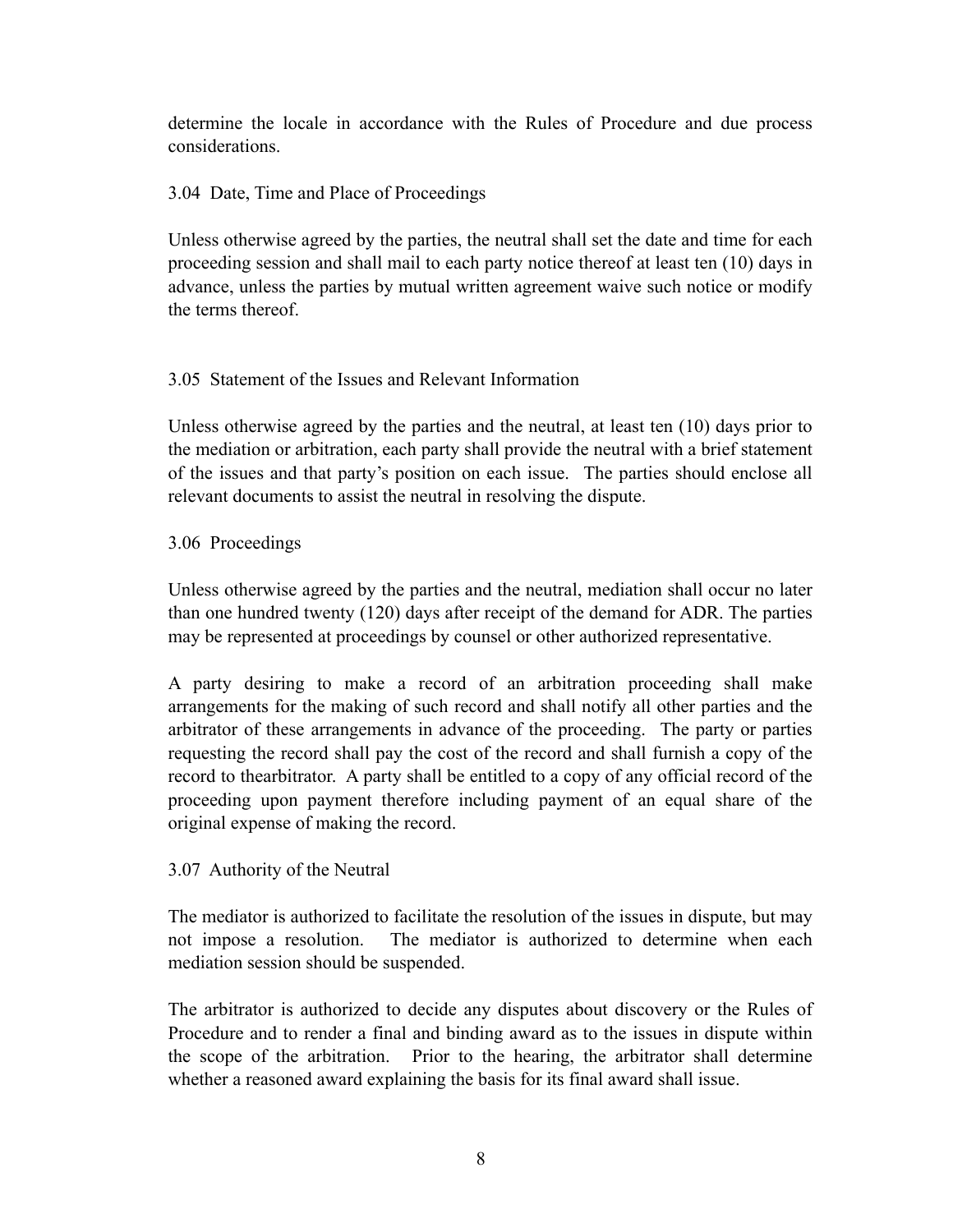An arbitrator may not delegate any decision-making function to another person without consent of all of the parties.

# 3.08 Confidentiality

Mediation sessions are considered confidential. A mediation session is a settlement negotiation entitled to the protection accorded by Rule 408 of the Federal Rules of Evidence and its state counterparts. Except as otherwise provided in these Rules, all oral communications disclosed to the mediator as part of the mediation and all papers and other written communications created during or exclusively for the mediation shall remain confidential, and the mediator shall not be required to testify with respect thereto in any proceeding.

The parties shall maintain the confidentiality of the mediation sessions and shall not rely on the following as evidence in any proceeding, views of another party or the mediator with respect to settlement or settlement proposals;

- (a) admissions by another party; and
- (b) settlement proposals.

An arbitrator shall maintain the privacy of any proceeding. It shall be discretionary with the arbitrator to determine the propriety of the attendance of a person other than a party, the party's counsel or other authorized representative, a stenographer or witnesses. A party may request the application of a rule requiring all persons other than the parties, the party's counsel or other authorized representative and the stenographer to be excluded from the hearing except while testifying as a witness. If a party makes such a request, the arbitrator shall exclude such persons from the hearing except while testifying as a witness.

3.09 Termination of Mediation

The mediation shall be considered terminated:

(a) by the execution of a settlement agreement by the parties;

(b) by a written declaration of the mediator to the effect that mediation is not productive;

(c) by a written declaration of a party or parties that the mediation is not productive, *provided that* the mediation proceeding has commenced and the parties have mediated with the mediator for at least four (4) hours; or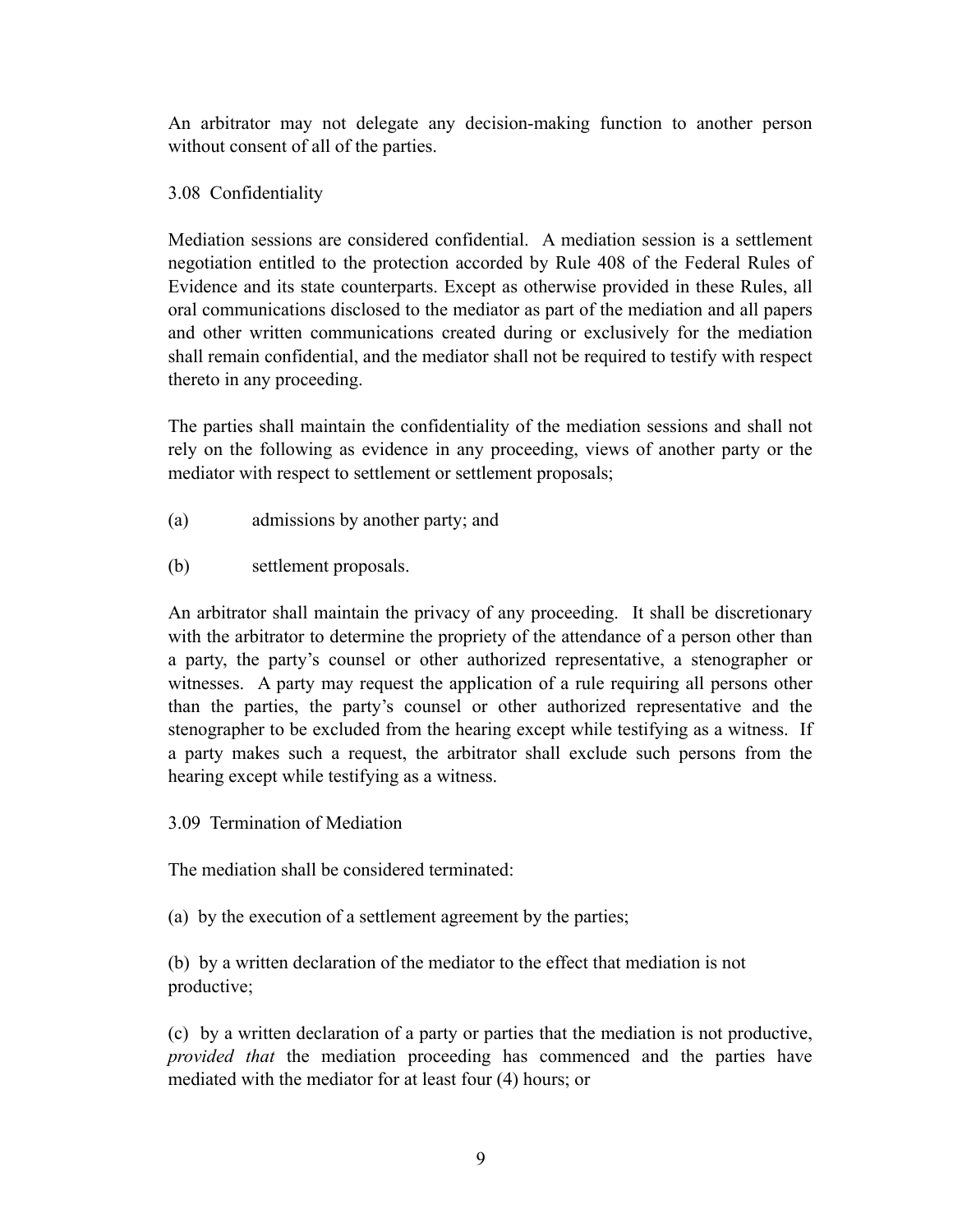(d) by the mutual written agreement of the parties; or

(e) if the parties have not specified a specific period for mediation, upon the expiration of thirty (30) days from the time when the parties were deemed to have mediated with the mediator for at least four (4) hours.

The mediator shall immediately notify the Administrator of the termination of any mediation and the results of such mediation. The parties shall proceed to binding arbitration if mediation is unsuccessful. Upon notification that mediation did not result in settlement, the Administrator will notify the parties and the appointed arbitrator(s) of the initiation of the Arbitration process.

4.0 Rules Exclusive to Arbitrations

### 4.01 Proceedings

Unless otherwise agreed to by the parties and the neutral, arbitration shall occur no later than sixty (60) days after the unsuccessful termination of mediation.

# 4.02 Oaths

Before the start of the first arbitration hearing, if any, the arbitrator may take an oath of office. The arbitrator shall require witnesses to testify under oath administered by the arbitrator or a duly qualified person.

#### 4.03 Order of Proceedings

An arbitration hearing shall be opened by the taking of the oath of the arbitrator, if any; by announcing of the date, time and place of the hearing, and the presence of the arbitrator, the parties, and their counsel and other authorized representatives, if any; and by announcing the receipt by the arbitrator of the Demand for arbitration, any response, and the notification of appointment of the arbitrator.

The arbitrator may, at the beginning of the hearing, ask for oral or written statements clarifying the issues involved. In some cases, part or all of the above actions will have been accomplished at the preliminary conference conducted by the arbitrator. The arbitrator may conduct a preliminary hearing to resolve evidentiary issues at the request of the parties or at the arbitrator's discretion.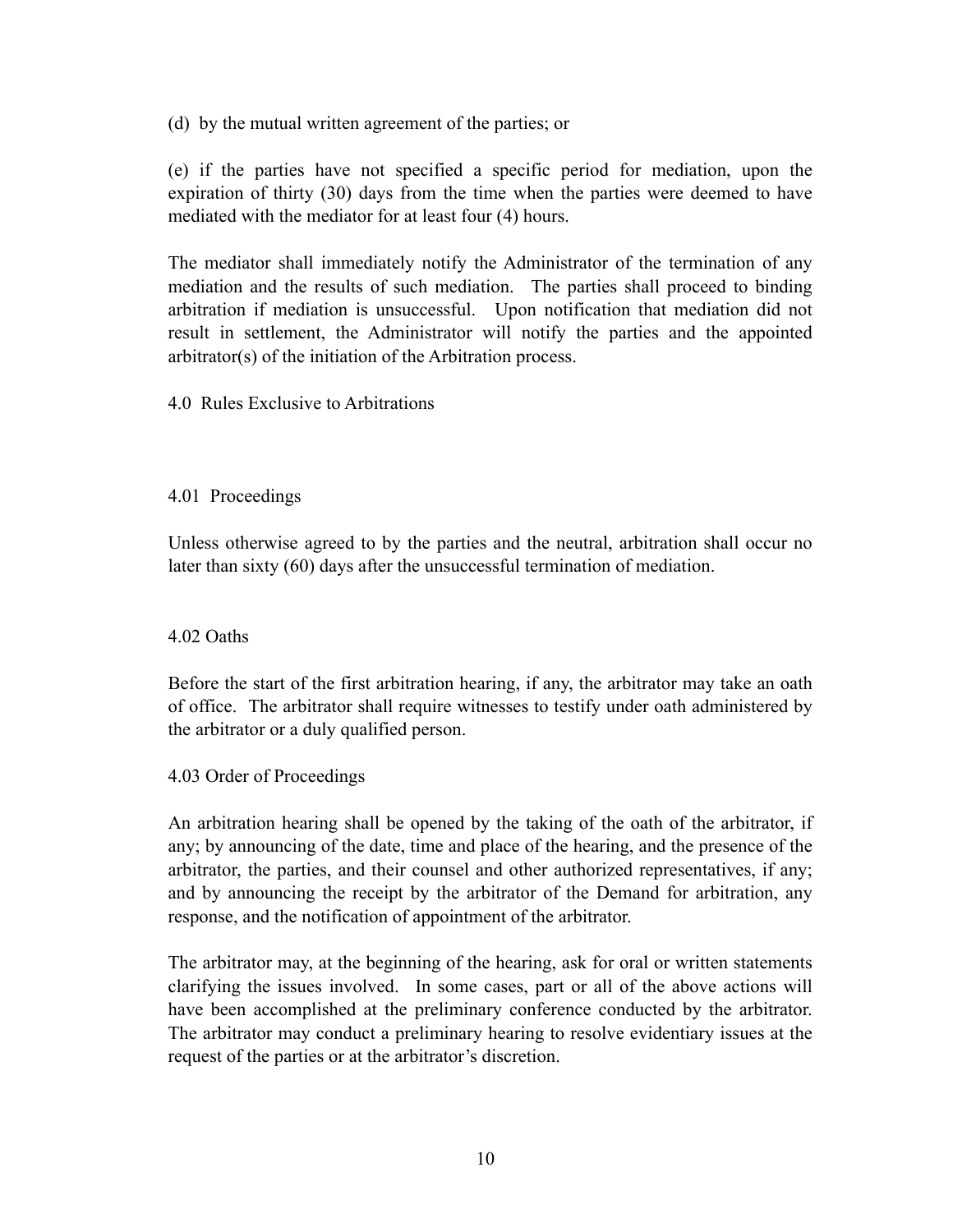With respect to each claim, the complaining party shall then present evidence to support its claim. The defending party shall then present evidence supporting its defense. Witnesses for each party shall submit to questions or other examination. The arbitrator may vary this procedure within the arbitrator's discretion but shall afford a full, equal and reasonable opportunity to all parties for the presentation of any material, relevant, and admissible non-duplicative evidence.

Exhibits, when offered by either party, may be received in evidence at the discretion of the arbitrator. The names and addresses of all witnesses and a description of the exhibits in the order received shall be made a part of any stenographic record.

The maximum length of the arbitration hearing exclusive of the preliminary evidentiary hearing, if required, shall be five (5) days.

#### 4.04 Failure to Appear

The arbitration may proceed in the absence of a party or a party's counsel or other authorized representative who, after due notice, fails to be present or fails to obtain a postponement. The arbitrator shall require each party who is present to submit such evidence as the arbitrator may require for the making of an award.

#### 4.05 Evidence

The parties may offer such non-duplicative evidence as is relevant, material and admissible to the dispute and shall produce such evidence as the arbitrator may deem necessary to an understanding and determination of the dispute. An arbitrator or other person authorized by law to subpoena witnesses or documents may do so upon the request of a party or upon the arbitrator's own motion.

The arbitrator shall be the judge of the duplicative nature, relevance and materiality of the evidence offered, and conformity to legal rules of evidence shall not be necessary. However, the arbitrator should refuse to allow the introduction of any evidence that the arbitrator believes would result in the disclosure of confidential information which is privileged under any applicable statute or under applicable law, including, but not limited to, information subject to (a) a quality assurance and/or peer review privilege; (b) a patient-physician privilege; or (c) an attorney-client privilege. All evidence shall be taken in the presence of all of the arbitrators and all of the parties and the parties' counsel and other authorized representatives, except where a party is absent after due notice has been given or has waived the right to be present.

4.06 Inspection or Investigation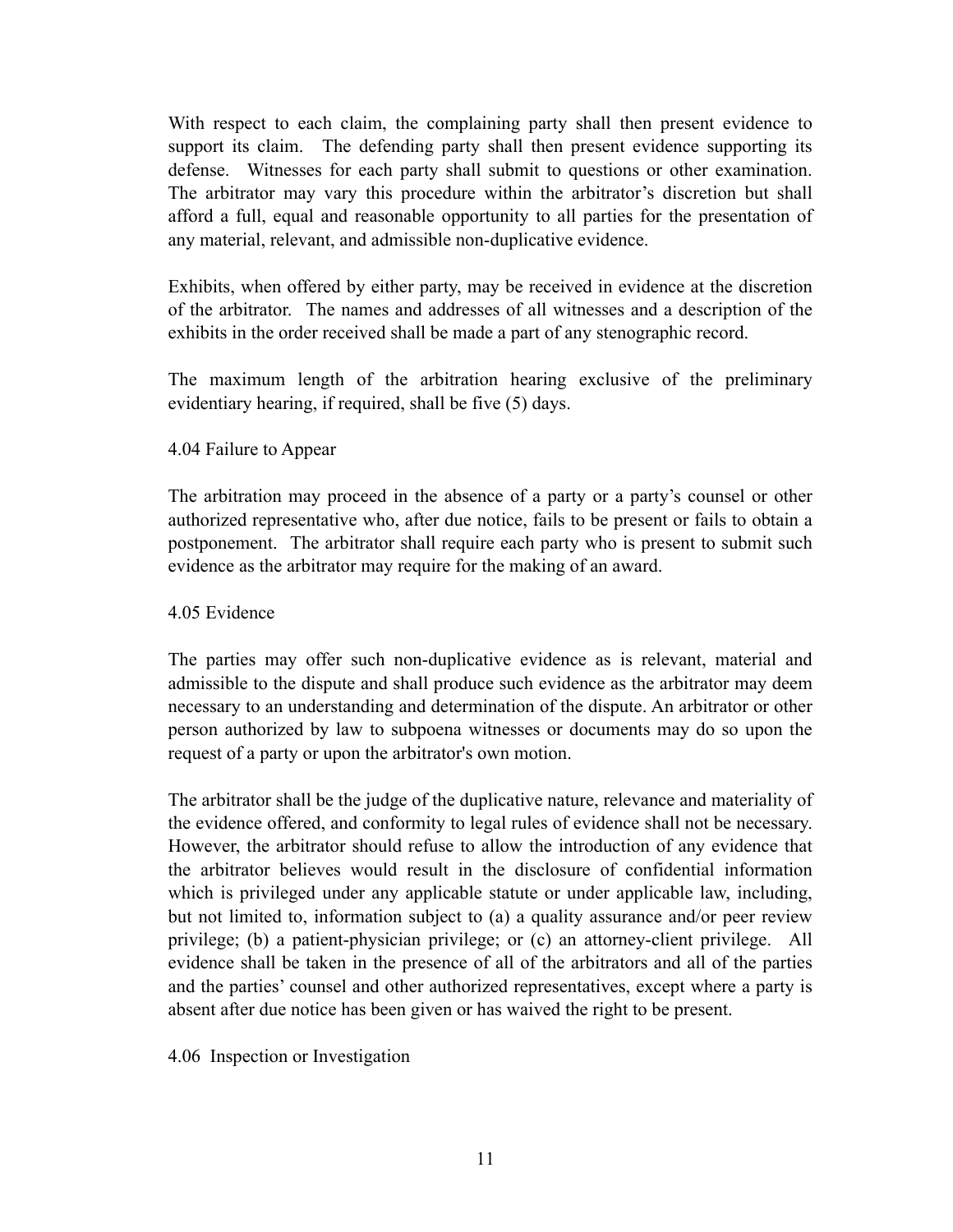An arbitrator finding it necessary for there to be a further inspection or investigation in connection with the arbitration or requested by less than all the parties to make a further inspection or investigation may do so and shall advise the parties of the arbitrator's requirements. An arbitrator requested by all of the parties to make a further inspection or investigation shall do so.

#### 4.07 Interim Measures

The arbitrator may issue such orders for interim relief as may be deemed necessary by the arbitrator or all of the parties to maintain the status quo in the dispute without prejudice to the rights of the parties or to the final determination of the dispute.

### 4.08 Closing of Hearing or Arbitration Proceeding

When satisfied that the record is complete, the arbitrator shall declare the hearing closed. If written statements are to be submitted, the hearing shall be declared closed as of the final date set by the arbitrator for such submission. If there has been no hearing, the arbitrator shall determine a fair and equitable procedure for receiving evidence and closing the proceeding. The time limit within which the arbitrator is required to make the award shall commence to run upon the closing of the hearing or proceeding.

#### 4.09 Time of Award

The award shall be made promptly by the arbitrator but no later than thirty (30) days from the date of closing of the hearing or proceeding.

#### 4.10 Publication and Form of Award

The award shall be in writing and shall be signed by each arbitrator approving the award. A copy shall be forwarded by the arbitrator to the Administrator and shall be available for publication only if both the arbitrator(s) and all parties agree in writing.

#### 4.11 Scope of Award

Submission by the parties to arbitration under these Rules shall constitute an agreement between or among the parties, that arbitration hereunder shall be the exclusive remedy between or among the parties regarding any claim which could or might have been raised out of or relating to any and all matters covered by said submission or the subject matter thereof.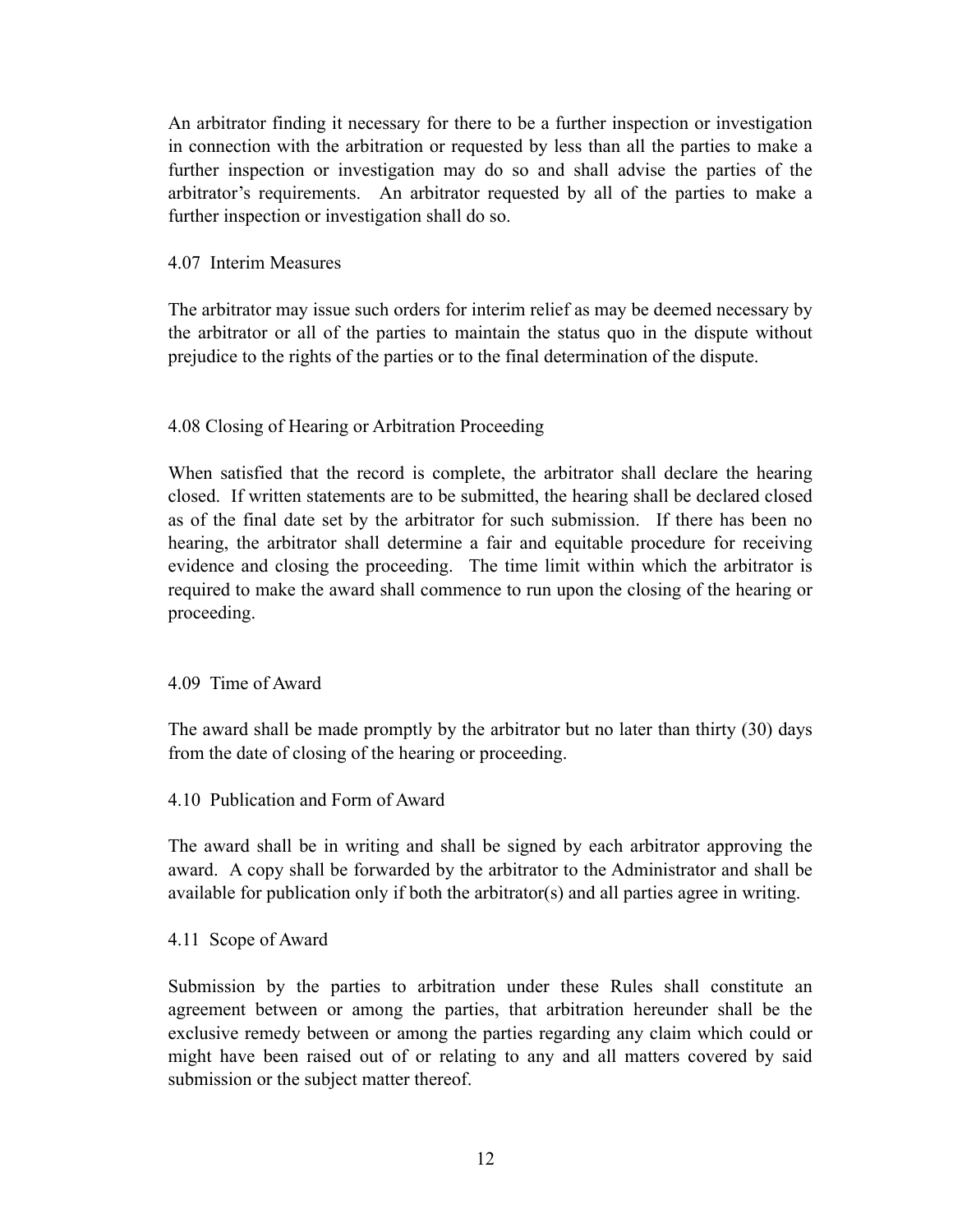The arbitrator may grant any remedy or relief that the arbitrator deems just and equitable and within the scope of the ADR agreement of the parties and consistent with the provisions of the state or federal law applicable to a comparable civil action, including any prerequisites to, credits against or limitations on, such damages.

If the parties settle their dispute during the course of the arbitration, the arbitrator may set forth the terms of the agreed settlement in an award.

# 4.12 Reconsideration of Award

Within five (5) days after the effective date of an award, a party to an arbitration may request, in writing, the arbitrator to reconsider his award. Such request shall contain a concise statement of the reasons that the arbitrator should reconsider the award. Unless the arbitrator notifies all of the parties that the arbitrator has decided to reconsider the award within five (5) days of the effective date of the request, the request is deemed denied. Within five (5) days after the effective date of an award, the arbitrator may, upon the arbitrator's own initiative, modify the written award to correct non-substantive errors in the award. The arbitrator shall immediately furnish a copy of the modified award to the parties.

# 4.13 Award

An arbitration award, if any, must be paid within thirty (30) days of the effective date of the award. In the event of non-payment of the award, the prevailing party may bring legal action to enforce the award as if it were a judgment entered by a court of competent jurisdiction.

# 4.14 Release of Documents for Judicial Proceedings

The Administrator shall, upon the written request of a party, furnish to the party, at the expense of the party, certified copies of any papers, notices, process or other communications in the possession of the Administrator that may be required in judicial proceedings relating to the arbitration.

# 4.15 Applications to Court and Exclusion of Liability

Neither the Administrator, DJS, nor a neutral in a proceeding under these Rules is a necessary party in judicial proceedings relating to any stage of the dispute resolution process, the mediation, or the arbitration. The parties agree to hold harmless, indemnify, and reimburse DJS, the Administrator, or the neutral for time, costs and expenses incurred in the participation of any legal proceedings to which they are not named as a party.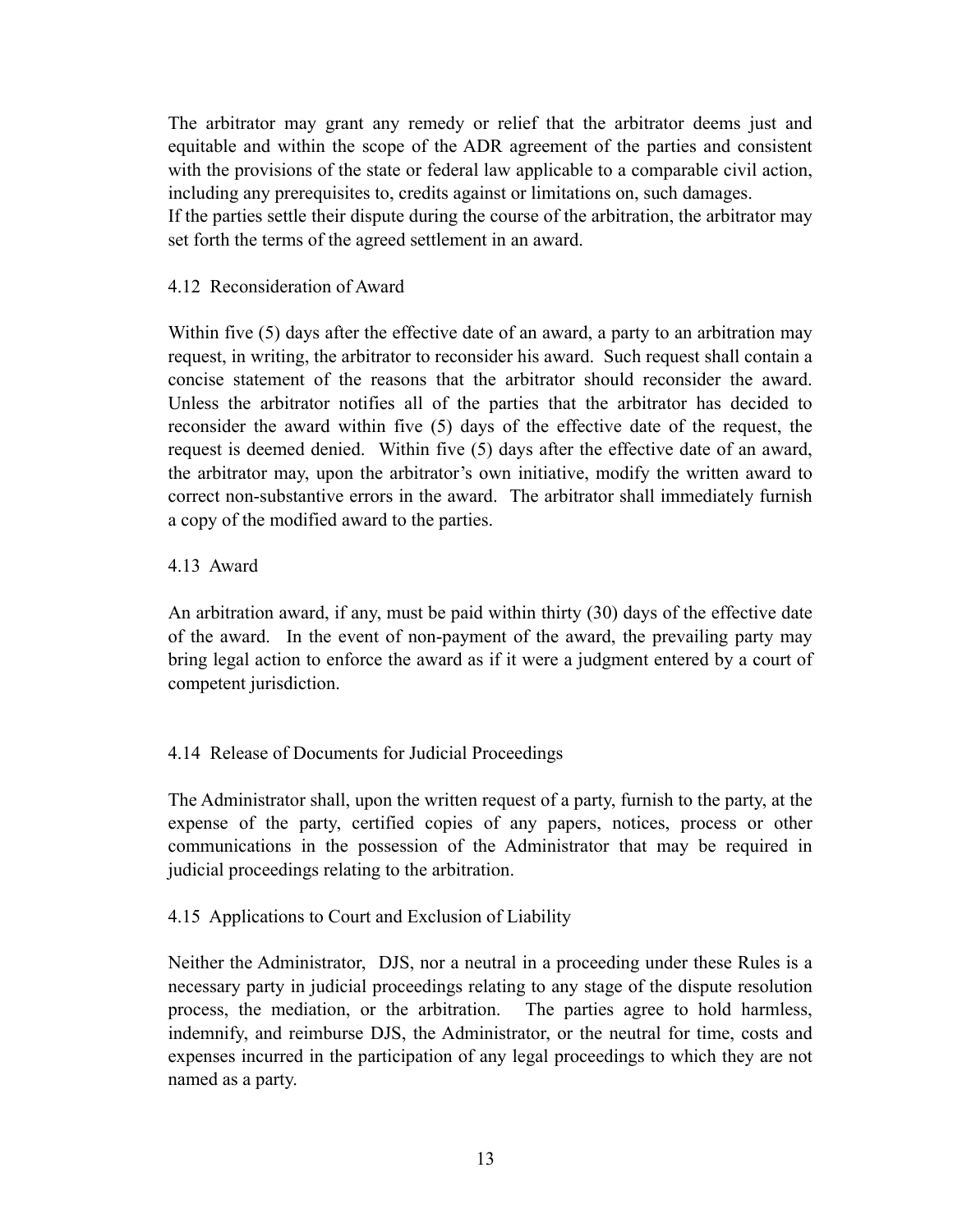Parties using these Rules for binding arbitration shall be deemed to have consented that the claims considered in the arbitration have merged into the award, that the award is the only continuing basis of determining the parties' rights and that judgment upon the arbitration award may be entered in any federal or state court having jurisdiction thereof.

 DJS, the Administrator, their officers, members, employees, agents, attorneys, consultants and representatives shall not be liable to a party or a person or entity claiming through the party by reason of or in any way related to the Administration of a proceeding, these Rules, or any action taken or not taken with respect thereto.

Neither the arbitrator nor mediator shall be liable to a party for any act, error or omission in connection with a dispute resolution process conducted under these Rules unless such party is able to establish by clear and convincing evidence that (i) the arbitrator or mediator has actively participated in an effort by a party to obtain an outcome by fraud or corruption; or (ii) the arbitrator or mediator has engaged in corruption or gross misconduct.

- 5.0 Rules Exclusive to Expedited Arbitrations
- .01 Expedited Procedures

Expedited Procedures shall be applied in a case where no disclosed claim or counterclaim exceeds \$50,000 exclusive of interest and costs of the proceeding. Parties may also agree in writing to the Expedited Procedures in a case. In any case the parties agree that an award under an expedited process shall not exceed \$50,000.00 exclusive of interest and costs.

(a) Where the Expedited Procedures are to be applied, the arbitration shall be conducted in accordance with the procedures set forth below:

The parties shall accept all notices, process, and other communications from the Administrator by telephone or email.

To the extent that the Rules governing Regular Procedures do not conflict with the Rules governing Expedited Procedures, the Rules governing Regular Procedures shall apply to the Expedited Procedures. All other cases shall be administered in accordance with the Regular Procedures.

.02 Date, Time and Place of Expedited Hearing

The arbitrator shall set the date, time and place of any hearing and will notify the parties by telephone, at least seven (7) days in advance of the hearing date. Unless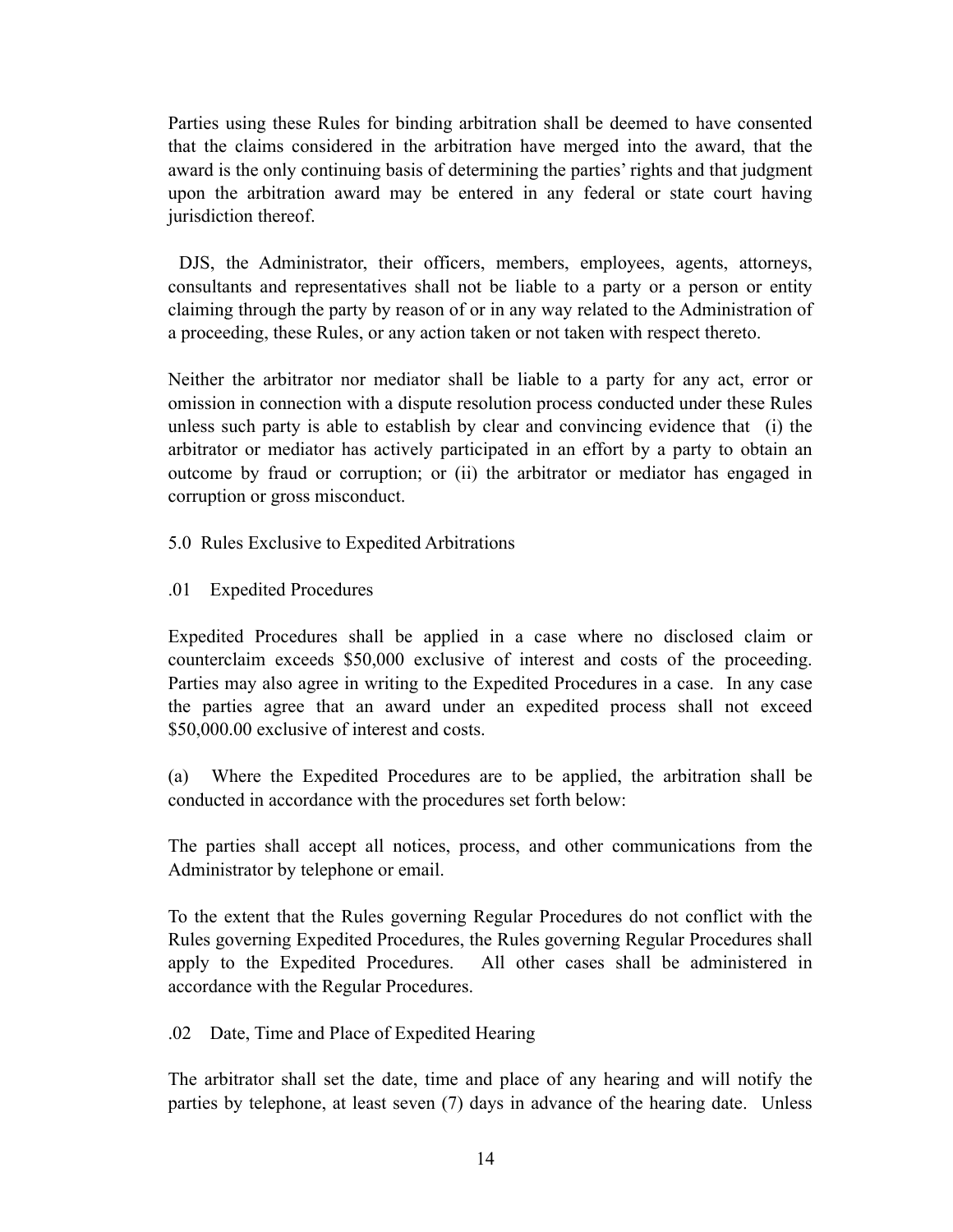mutually agreed upon by the parties, in no event shall the date of the hearing be later than thirty (30) days from the effective date of the notice of selection of the arbitrator.

# .03 Expedited Hearing

Generally, the expedited hearing shall be completed within one day. The arbitrator, for good cause shown, may schedule an additional hearing to be held within seven (7) days.

# 6.0 Other Procedural Rules

# 6.01 Communications

Parties to a process shall be deemed to have consented that any paper, notice or other communication necessary or proper for the initiation or continuation of any proceeding under these Rules may be sent to the party by first class mail, postage prepaid, registered or certified, return receipt requested, addressed to the party at the last known address, by overnight delivery service, or made by personal delivery.

The Administrator, neutrals, and the parties may also use facsimile transmission, telex, telegram or other written forms of electronic communications.

All papers, notices, and other communications sent by first class mail shall be deemed received three (3) days after they are deposited in the United States mail. All papers, notices, and other communications sent or delivered by any other means shall be deemed received upon their actual delivery.

# 6.02 Service

When requested by either the Administrator or the neutral, each party shall provide to the Administrator a copy of any paper, notice or other communication provided by that party to the mediator or another party. The Administrator has no obligation to keep a copy of any paper, notice or other communication provided to it or to act thereon in a timely manner.

# 6.03 Counting of Days

In all instances in which the counting of days is required by these Rules, the day of the event shall count, but the day on which a paper, notice or other communication is sent shall not count. If the date on which some action would otherwise be required to be taken, a paper, notice or other communication would otherwise be required to be sent or a period would otherwise expire on a holiday, a Saturday or a Sunday, such action shall be taken, such paper, notice or communication sent or such period